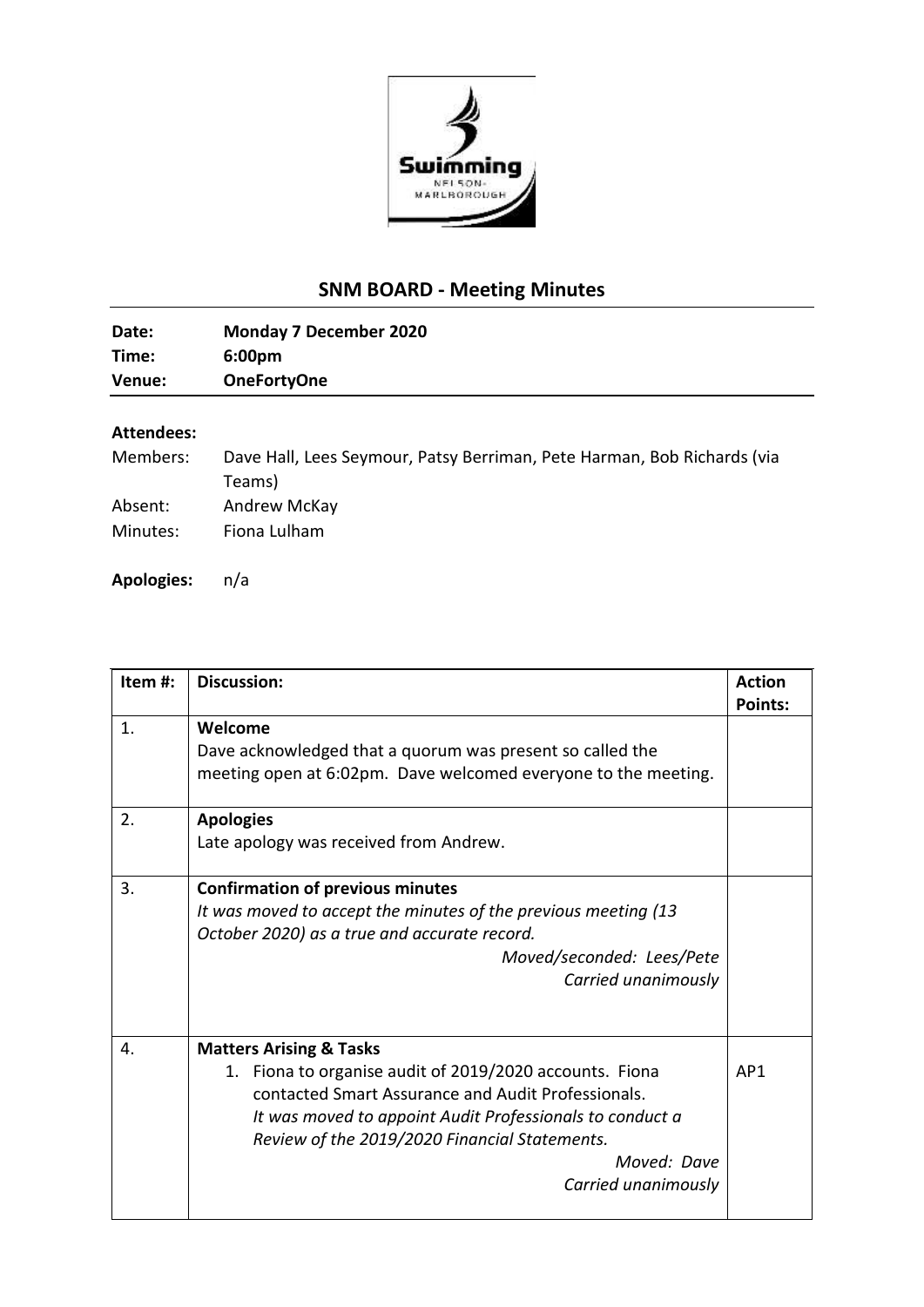|    | 2. Fiona to put Designated Meets on agenda for December<br>meeting - completed. |                 |
|----|---------------------------------------------------------------------------------|-----------------|
| 6. | <b>Chair Report</b>                                                             |                 |
|    | Dave's report for the MC was tabled as read.                                    |                 |
|    | It was noted that it was great to get some media coverage of                    |                 |
|    | the SNM swimmers making national teams. Would be good                           |                 |
|    | to get some coverage in Blenheim re Jack Bugler's recent                        |                 |
|    | successes.                                                                      |                 |
|    | Dave unable to make the next Regional Chair Call. Patsy to                      |                 |
|    | sit in on the meeting.                                                          |                 |
| 7. | <b>Treasurer Report</b>                                                         |                 |
|    | Verbal report provided.                                                         |                 |
|    | <b>Bank account balances:</b>                                                   |                 |
|    | Everyday $a/c - 33555.58$                                                       |                 |
|    | Wendy Fryer $a/c - 2068.13$                                                     |                 |
|    | Term Deposit 42 - 24527.78<br>$\bullet$                                         |                 |
|    | Term Deposit 44 - 25922.93 (Swimmers Fund)                                      |                 |
|    | Term Deposit 48 - 11343.28                                                      | AP <sub>2</sub> |
|    | Xero almost finalised. Need to bring previous balances over.                    |                 |
|    | A P&L was circulated at the meeting showing a small monthly loss                |                 |
|    | for November but an overall profit of \$14,678 for the year. It was             |                 |
|    | agreed that monthly accounts would be included with the meeting                 |                 |
|    | papers prior to the meeting.                                                    |                 |
|    | Consolidate ANZ accounts:                                                       |                 |
|    | It was agreed to move the smaller balance to the account with the               |                 |
|    | larger balance.                                                                 | AP3             |
|    | Fiona to give cheque book to Dave.                                              |                 |
|    | Changing FY balance date to 30 June to fall in line with SNZ.                   |                 |
|    | Pete to provide report on changing the balance date. Will also need             | AP4             |
|    | to have a look at the Standing Orders.                                          |                 |
| 8. | <b>Registrar's Report</b>                                                       |                 |
|    | Patsy discussed the format of the LC Champs meet. This will be                  |                 |
|    | discussed at the MC meeting.                                                    |                 |
|    | Discussion around 10 designated meets including:                                |                 |
|    | Every meet having a purpose and working with clubs to                           |                 |
|    | prepare them for this.                                                          |                 |
|    | Less onerous to run Development meets                                           |                 |
|    | An opportunity to clean up the calendar<br>Different focus for Junior Swimmers  |                 |
|    | To be successful, everyone will need to have a different<br>$\bullet$           |                 |
|    | mindset towards meets.                                                          |                 |
|    | It was agreed to wait for SNZ guidelines. Patsy to ask at SNZ                   |                 |
|    | Regional Chair and Admin meetings when we could expect these.                   | AP <sub>5</sub> |
| 9. | <b>Ratify e-decisions</b>                                                       |                 |